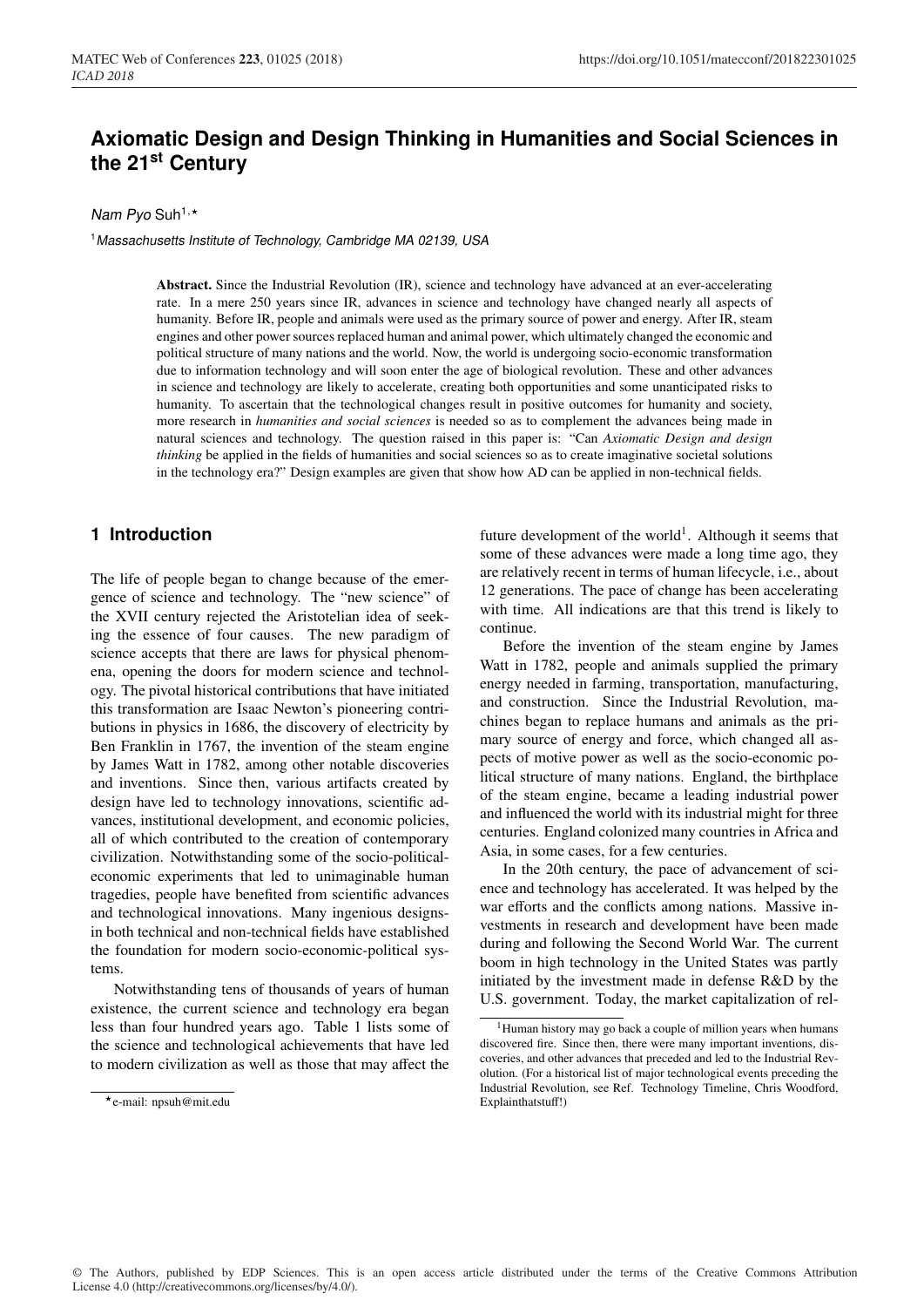Table 1. Partial List of Important Events in Science and Technology (in Chronological Order)

- 1686: Newton's laws  $(331 \text{ years ago}^2)$
- 1767 Electricity by Ben Franklin and others (250) years ago)
- 1782: Watt Steam Engine by James Watt (235 years) ago)
- 1854: Thermodynamics (Lord Kelvin) (163 years ago)
- 1861: Electromagnetism, Maxwell's Equations (156 years ago)
- 1876: Telephone, A. G. Bell (142 years ago)
- 1903: Airplane (Wilbur and Orville Wright) (114 years ago)
- 1905: Einstein's Special theory of relativity (102 years ago)
- 1911: IBM mainframe (94 years ago)
- 1917: Moving automobile assembly line by Henry Ford (100 years ago)
- 1928: Penicillin by Fleming (90 years ago)
- 1936: Turing machine by Alan Turing (81 years ago)
- 1946: Transistor (71 years ago)
- 1948: Information theory by C. Shannon (69 years ago)
- 1950: NC machine tools by John D. Parson and MIT (68 years ago)
- 1950: Jet airliner (67 years ago)
- 1953: DNA by Watson and Crick (64 years ago)
- 1960: FDA approval of the contraceptive pill (58 years ago)
- 1964: IBM Mainframe 360 (53 years ago)
- 1964: Medical IT software system by A. N. Pappalardo (53 years ago)
- 1973: First mobile telephone (44 years ago)
- 1975: Microsoft by Bill Gates (42 years ago)
- 1976: Apple by Steve Jobs (41 years ago)
- 1976: Axiomatic Design Theory (41 years ago)
- 1998: Google by Larry Page and Sergey Brin (19 years ago)
- 2004: Facebook by Marc Zuckerberg (12 years ago)
- 2011: On-Line Electric Vehicle (OLEV, 7 years ago)

atively young high technology companies such as Apple and Amazon is far greater than traditional industrial firms in automobiles (e.g., General Motors and Ford) and natural resources (e.g., ExxonMobile).

Three different approaches have been used to achieve major advances in science and technology since the Industrial Revolution: *axiomatic approaches, scientific discoveries, and technological inventions*. These three different kinds of contributions created the intellectual base of the current technology-based society. These advances also influenced the morphing of the socio-political-economic structure and system as well, ultimately leading to more transparent and democratic governance in many nations. It

is most likely that this rapid progress in science and technology will continue in the future, a la even at a faster rate.

The motivation for writing this paper is based on the observation, as stated earlier, that the advances in and development of science and technology during the past three centuries have been unprecedented and that their pace of progress may accelerate faster in the future, and that there is no guarantee that some of these advances will not be misused or wrongly applied, resulting in irreparable damages to humanity and the global environment. To prevent such an event from happening, we need to accelerate further progress in humanities and social sciences. In this paper, we explore the applicability of Axiomatic Design (AD) in non-technical fields.

# **2 Application of Axiomatic Design in Social Science Fields**

Table 2 lists of various ideologies, political structure, policies, and political actions that have been tried in the past. The results are mixed. Under some of these socioeconomic political systems, millions of people lost their lives and led miserable lives. On the other hand, some systems brought enlightenment to human aspirations. The amazing historical fact is that the masses of people for centuries followed the dictates of few who have advocated some of these ideologies. As a result, many have suffered. The question is: "Had the fields of humanities and social sciences advanced to a higher level of understanding, could we have prevented some of these disasters?"

Table 2. A Random List of Significant Socio-Economic Political Experiments

- 1. Kingdom
- 2. Dictatorship
- 3. Liberalism liberal democracy
- 4. Elitism
- 5. Progressivism
- 6. Ultra-liberalism
- 7. Capitalism
- 8. Fascism
- 9. Communism
- 10. Totalitarianism
- 11. Democracy

During the past 175 years[1], in countries that have adopted liberal democracy, much progress has been made. For example, the life expectancy of people has increased from 30 years to over 70 years, decreased people living below the poverty level from 80% to 8%, increased literacy rate to 80% from 16%, and granted freedom to more people than ever.

One of the current issues in the  $21<sup>st</sup>$  century is the following question: When so much progress has been made under liberal democracy, why are there so many countries reverting to nationalism, racism, dictatorship, and oligarchy? To understand this dilemma, we need to acquire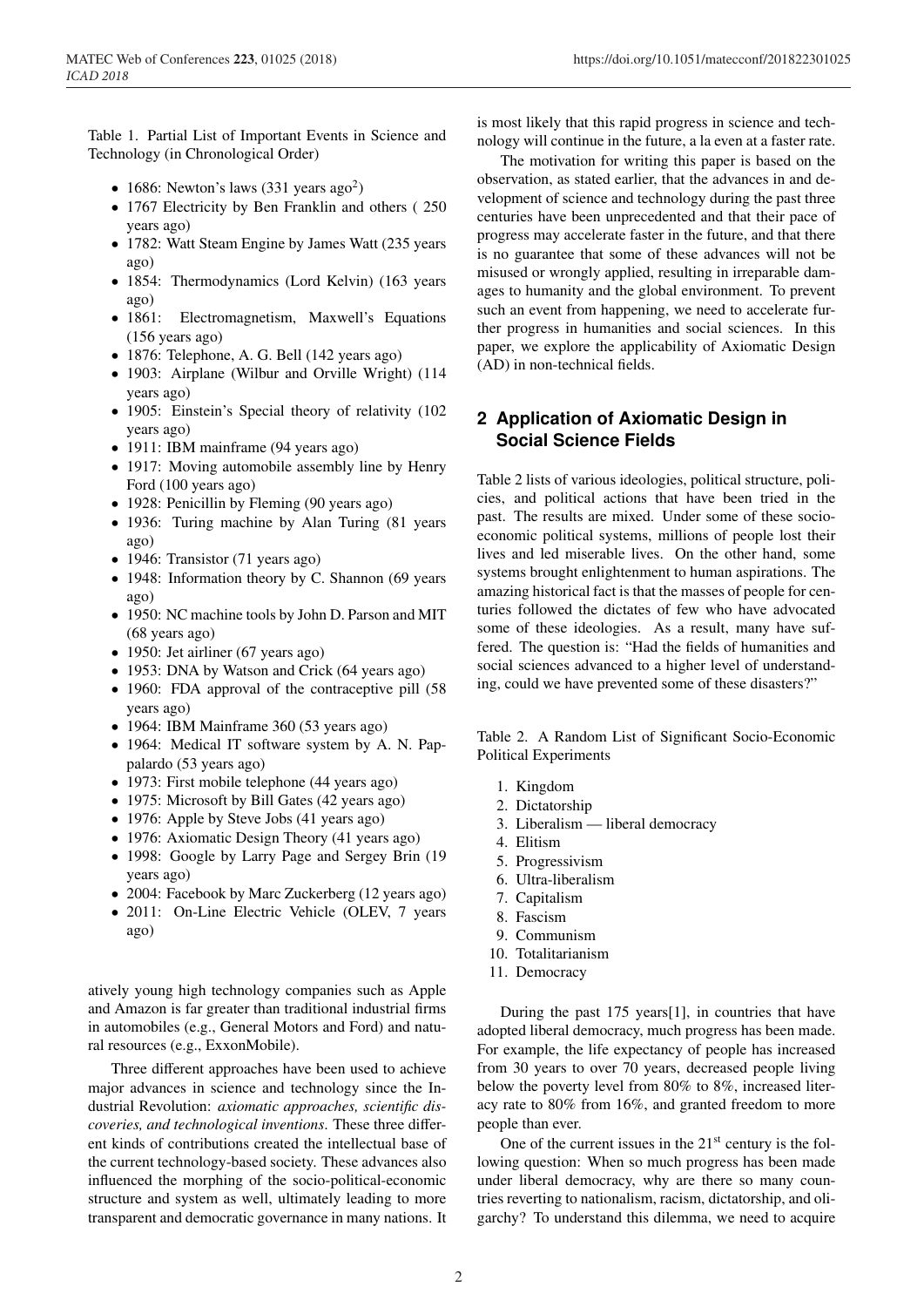a basic understanding of various topics related to humanities and social sciences so as to provide a better roadmap for humanity. Ideally, as more advances are made in these fields, we may be able to *design appropriate socioeconomic policies and organizations so as to create more enlightened and equitable societies and nations.*

One of the major differences between technological systems and non-technical systems is that many technological systems can be made to behave like a closed system, which is characterized by the fact that the number of design parameters (DPs) for a given set of functional requirements (FRs) can be fixed and vary only those DPs that the designer chooses to affect the FRs. On the other hand, many systems in humanities and social sciences behave like an open system where the number of DPs cannot be fixed, and many variables that act like DPs may be introduced into the system during its operation. Therefore, in these non-technical systems, special considerations must be given in order to make the number of design parameters (DPs) to be equal to the number of functional requirements (FRs) so as to satisfy a basic condition required for an *ideal design*<sup>3</sup> [2, 3]. The issues related to "open systems" versus "closed systems", including how to constrain an open system, is discussed in Appendix A.

### **3 Impact of Axiomatic Design and Design Thinking**

"*Axiomatic design* and *Design Thinking*" refer to activities that create or synthesize systems to satisfy a set of functional requirements FRs within a given set of constraints. Thus, design and design thinking are fundamental in many fields, including both technical and non-technical fields. The first step in *design and design thinking* is the identification of the *problem(s)*.An example of the problem in social sciences may be stated as: "Develop economic policies that will increase the velocity of money circulation so as to increase the wealth of a nation, equalize the income distribution, and increase the overall wealth of a nation."

The modern science-technology era was born because of the bright people with exceptional minds (e.g., Isaac Newton, James Watt, Albert Einstein, Claude Shannon, Francis Crick, and James Watson), who changed the relationship between humanity and Nature through discoveries, inventions, and analysis. New power sources that were introduced for the first time with the invention of the Watt steam engine enabled people to replace human power with machine power; increase their productivity; and use their minds to conceive, discover, and invent many important artifacts that have improved the quality of life. Scientific theories explained the invisible as well as the observable causality of various critical natural phenomena. These advances amplified the efficiency and productivity of human efforts in diverse fields. Thus, in three short centuries since the Industrial Revolution, people have transformed the world, creating the enlightened modern era, with a promise of more rapid progress in the future. Modern democracy is a by-product of technological advances that

raised the overall wealth of many nations. In this transformational process, "design and design thinking" has been at center stage in creating amazing technological miracles that have lifted the overall quality of life of people everywhere to a varying degree.

# **4 Typical Paradigms in Science and Technology Development**

People used three different paths for the development of scientific theories and technologies. First is the *technological invention* such as the steam engine by James Watt. The second path was through *scientific discoveries* (such as the DNA structure) that were based on observable experimental evidence. Many of these advances were readily accepted as soon as they were introduced or published.q The third is based on basic *scientific postulates*/*axioms*, e.g., geometry, thermodynamics, Newton's laws, and Einstein's theory of relativity, some of which have gone through years of checking for validity, debates, and discussions before they were finally accepted. Even today, the second law of thermodynamics, which is an axiom, is still being debated after more than a century since its advance. That has been the nature of *axioms* that make people incredulous because of the simplicity of many axioms that capture profound thoughts and principles. It is remarkable that even Newton's laws, which were axiomatic at the time they were advanced, were disputed by some of Newton's contemporaries.

Axiomatic Design (AD) was introduced to the engineering community about four decades ago [2–4]. AD consists of two design axioms:

- The Independence Axiom: Maintain the independence of functional requirements (FRs).
- The Information Axiom: Minimize the information content.

Following the introduction of AD theory and as its extension, the complexity theory was introduced which has a number of implications on the design of large systems [4]. Based on AD and complexity theory, many products and processes were created, many organizations were restructured, and government policies were formulated. However, AD is still in its early phase of replacing the old practice of making design decisions based on experience and empiricism that involve lengthy and costly recursive design/build/test cycles. Although Axiomatic Design was used in designing organizations and policies, in addition to engineering and other artifacts, it has not been formally introduced to deal with core issues in humanities and social sciences. Today, most organizations and subjects outside of engineering still dwell on social issues based on past experience and history, just as it was the case in science and engineering. The question raised in this paper is: "Can we make more progress in non-technological fields, i.e., humanities and social sciences, by adopting axiomatic approaches?" Scholarly and fundamental examinations of this issue may yield rich intellectual advances and scholarly dividends as well as progress in making rational societal decisions.

 $3$ Theorem 4 for ideal design [2]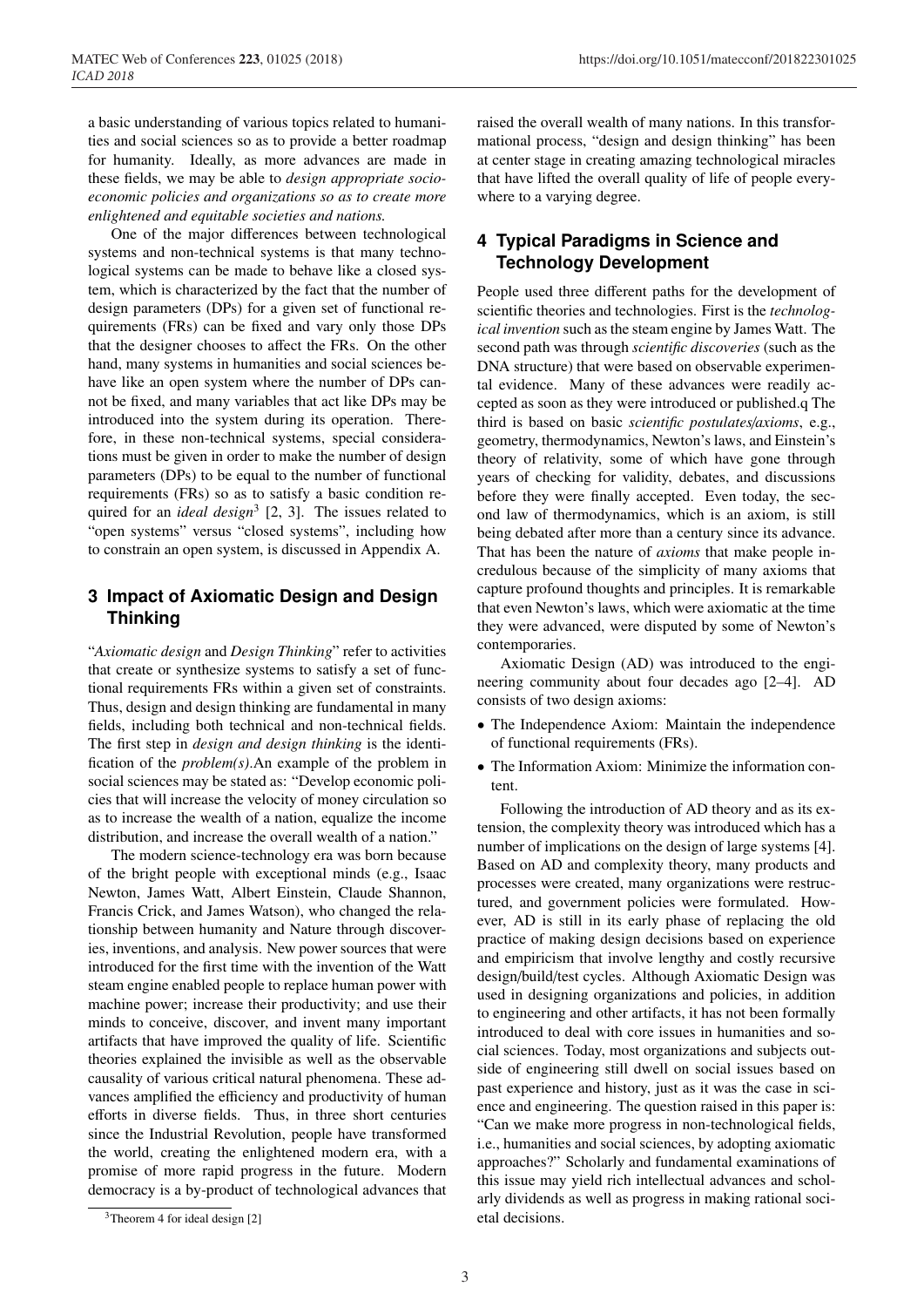AD provides a logical framework and the scientific basis for the design of various systems in many fields, including engineering, materials, information, systems, and organizations. It has been demonstrated—through successful development of products and organizations—that Axiomatic Design can effectively replace prolonged trialand-error processes often used in developing new systems and artifacts in engineering and technology development. AD enables the designer to organize one's thoughts quickly and correctly in dealing with large systems in making the right decisions. Creativity can also be enhanced through organized processes of AD for *design and design thinking*. People can improve their design practice and advance technologies by learning the basics of AD. The power of Axiomatic Design is illustrated in the following technical example of making thin- film semicon $ductors<sup>4</sup>$ .

#### **4.1 Example — Design of a Technological System: Manufacturing of Thin Film Semiconductor devices**

A young professor at a leading university<sup>5</sup>, who used to work for IBM, presented a seminar on how to manufacture thin film, single crystal III-V semiconductors without defects. The problem he identified is the following: We have known for a long time that if we deposit a new layer of a known crystalline material (e.g., III-V semiconductor compound) on the solid crystalline substrate of the same composition by vapor deposition, the newly deposited material assumes the crystal structure of the substrate. After deposition of several layers of the crystal material, if we could separate the newly deposited crystal from the substrate, it could be used to make semiconductor devices. The difficulty (i.e., the problem) in implementing this idea has been that it is difficult to peel off the newly deposited semiconductor layer from the substrate. AD teaches us that the functional requirements (FRs) of this process must be satisfied independently.

If we did not know the proposed process investigated at MIT, we would state the functional requirements (FRs), the design parameters (DP), and process variables (PV) for manufacturing the III-V thin film semiconductor as follows:

- FR = Make thin-film III-V compound semiconductors
- DP = Vapor deposited III-V compound
- PV = Vapor deposition of III-V material

The functional requirements (FRs) may be decomposed and stated as follows:

- $FR_1$  = Create the III-V compound structure by vapor deposition
- $FR<sub>2</sub> = Control$  the thickness of the deposited film
- $FR<sub>3</sub>$  = Separate the thin film from the substrate

The design parameters (DPs) may be stated as

- $DP_1$  = Vapor deposition apparatus
- $DP_2$  = Amount of deposition
- $DP_3$  = Separation layer

The Process Parameters (PVs) may be chosen to satisfy the Independence Axiom as follows:

- $PV_1$  = Control of vapor deposition of gallium and arsenide on a solid III-V semiconductor substrate
- $PV_2$  = Duration of vapor deposition of the III-V compound
- $PV_3$  = Pre-deposit an inert intermediate layer on the substrate, e.g., graphene

The role of the intermediate layer is to let the deposited layer to acquire the structure of the substrate without adhesion of the deposited layer to the substrate. It should be noted that the design matrix for the FR-DP relationship is diagonal, i.e., an uncoupled design, thus satisfying the Independence Axiom of AD. The DP-PV relation also satisfies the Independence Axiom.

The professor's idea was first to deposit an atomic layer of graphene (i.e., allotrope of carbon in the form of a two-dimensional, atomic-scale, honey-comb lattice in which one atom forms each vertex, shown in Fig. 1) on the solid semiconductor substrate first and then deposit a new layer of the semiconductor on top of the graphene by vapor deposition. Then, the newly deposited semiconductor material would assume the structure of the substrate crystal below the graphene sheet without being affected by the structure of the intervening graphene layer, because the extremely thin graphene sheet is a two-dimensional material and does not bond strongly to anything perpendicular to its surface. Thus, graphene will not affect the crystalline structure of the newly deposited semiconductor material on the top, letting the newly deposited material (on top of the graphene) assume the crystalline structure of the substrate below the graphene sheet. Thus, the newly deposited crystal on top of the graphene sheet can be peeled off to make a thin semiconductor device. If the design of this process can produce semi-conductors on a mass production basis, it should make a major impact on the field of III-V semiconductor



Fig. 1. Two layers of carbon atoms in the form of a twodimensional, atomic-scale, honey-comb lattice in which one atom forms each vertex [5].

### **5 Application of AD in Humanities and Social Sciences**

Humanities and social sciences include many diverse subjects, each at various stages of intellectual and theoretical advancement. For example, such fields as economics,

<sup>4</sup>There are a large number of products, processes, and systems developed for commercial use. See [2, 3].

<sup>5</sup>This example was made up after hearing a seminar given on the topic by Professor Jeewhan Kim of the Department of Mechanical Engineering at MIT.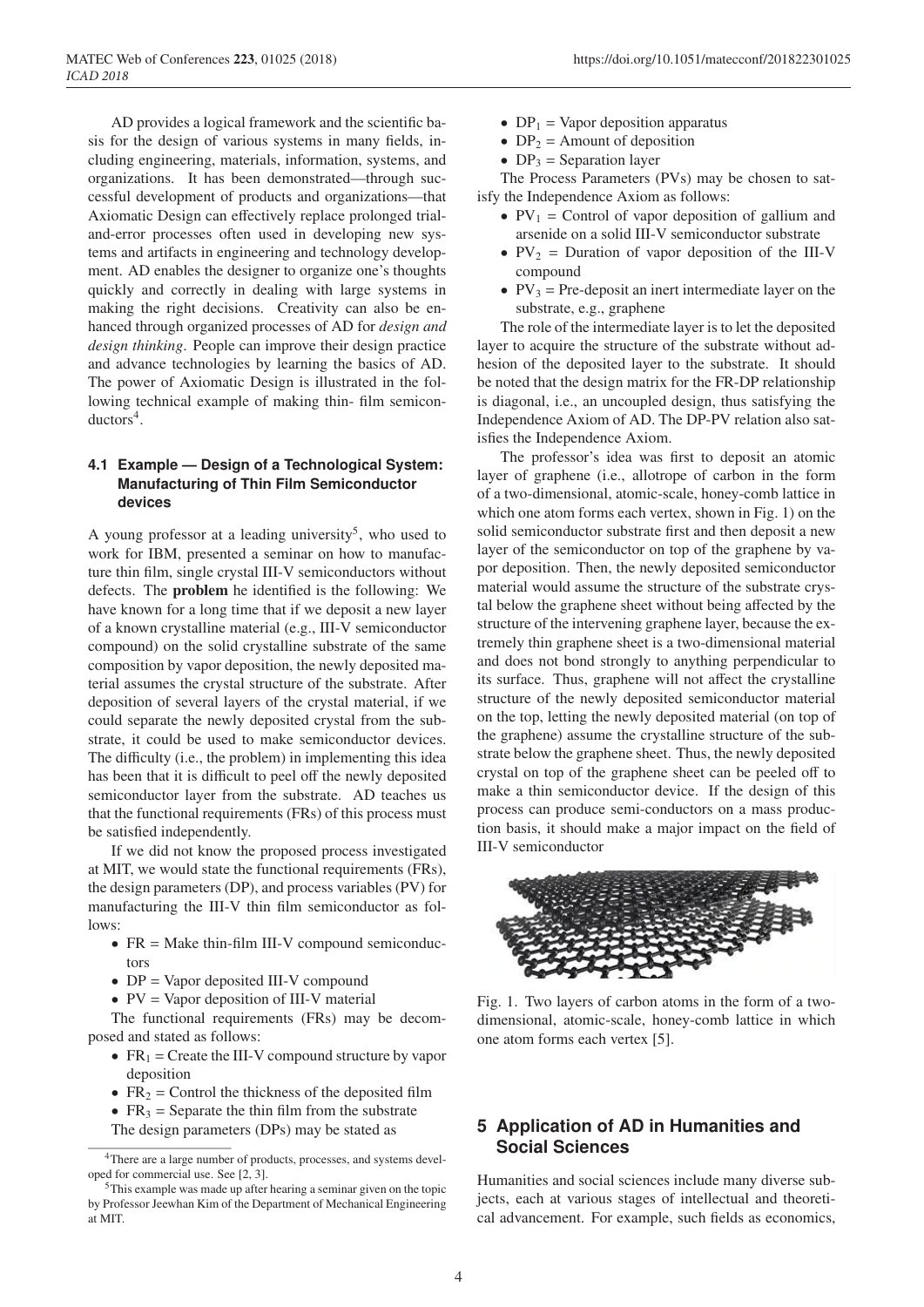dictive means of formalizing economic policies; make the field of political science a more predictive science; and condense the essence of historical lessons so as not to make similar mistakes in the future. The basic questions pursued in this paper are: "can we establish rational policies in a socio-economic arena based on *Axiomatic Design?*" "Can we design socio-economicpolitical systems and policies based on the design axioms and avoid (or at least, minimize) many problems in the socio-economic political arena we seem to encounter for lack of reliable and absolute measures of correctness or satisfaction?" "Can we avoid many of the past mistakes that were often initiated because irrational arguments of

a few were sold to the masses by identifying bad ideas prior to their implementation?" This paper explores possible applications of design axioms in non-technical areas: design and administration of universities, and designing a unit of a government agency, and in controlling the speed of money circulation. The first two, i.e., university administration and government agency, were actually implemented and proved that Axiomatic Design yielded desired results.

Key concepts and results of AD that are applicable to humanities and social sciences are the following:

- 1. Problem definition the first step in design and design thinking (i.e., "What is the problem(s) we need to solve?")
- 2. Check the validity of the existing assumptions
- 3. Translation of the problem defined into functional requirements FRs
- 4. Designing the solution by developing means DPs of satisfying FRs
- 5. Designing uncoupled or decoupled system solutions to satisfy a set of FRs
- 6. Manage the system by making sure that the FRs are independent of each other by choosing a proper set of DPs, i.e., satisfy the Independence Axiom.
- 7. Assign a system architect who can lead the development of large systems projects by having a thorough understanding of the implications of AD.
- 8. Manage projects without incurring cost over-runs and missed schedules by creating uncoupled or decoupled systems.
- 9. Reduce the complexity of designs by introducing functional periodicity to the system, if possible.
- 10. Be able to lead and manage large organizations so as to achieve the intended goals of the organization without coupling FRs

Each one of the above-stated items needs much discussion among specialists in different fields. Unfortunately, specialists in different fields may come up with different problem definitions for the same problem, because they make different *assumptions* based on their professional background. For example, one of the issues discussed a great deal in the United States is the impact of free trade on the unemployment rate. There may be many equally acceptable solutions if we can satisfy each one of the FRs independently from each other. For example, we can come up with means of having free trade (i.e., a DP) and at the same time come up with another DP that can deal with unemployment rate without coupling the FRs, i.e., by developing an uncoupled or decoupled design.

When we apply Axiomatic Design to subjects in humanities and social sciences, the following execution steps should be common and equally applicable to all: first, *define the problem* to be solved, followed by design of an overall approach for solving the "problem" by defining *functional requirements FRs*. For instance, if one wants to write a book, the author must decide on the "problem" the author wishes to address. It may consist of "what to write", "how to develop the theme of the book", "the sequence of presentation", "how to capture and lead the interest of readers", "how to present the climatic part of the story", etc. A novelist should "design" how to deliver the story by satisfying functional requirements FRs of the book. For example, a novelist may wish to satisfy the following FRs: "capture the readers' attention from the very beginning of the book", "let the reader anticipate and be curious about the ultimate conclusions", "appeal to human common sense", and "ultimately reveal the main theme of the book". Sometimes, the author may design the story to convey a profound knowledge based on the extensive database, which was exemplified in the book, entitled "Capital in the Twenty-First Century" by Thomas Piketty[6]. Sometimes, the author may weave a story based on historical facts presented in a interesting and appealing way, with surprising twists, as was done in "Remains of the Day" by Kazuo Ishiguro[7], who was praised by the Swedish Academy as a writer "who, in novels of great emotional force, has uncovered the abyss beneath our illusory sense of connection with the world". However, in writing a monograph on a scientific topic, such as Axiomatic Design, the goal is to present a new theory with many examples to convey the essence of the theory in a concise and thorough prose to introduce a new perspective on an important scientific and technological topic.

The ten items listed above, once internalized by the designer, should give the designer the ability to deal with the design and operation of many different systems in the humanities and social science fields. They should complement the experience-based knowledge acquired through practice by managers, engineers, and leaders of organizations. Ultimately, their success in creating imaginative and rational systems solutions should enhance the probability of achieving the goals of the organization as well as satisfying of aspirations of the designer. The initial hurdle of overcoming skepticism may be one of the most difficult

<sup>6</sup>The Nobel committee does not give the same recognition to engineering and mathematics through the awards of the Nobel Prize. The Nobel Committee claims that these fields are not mentioned in the will of Alfred Nobel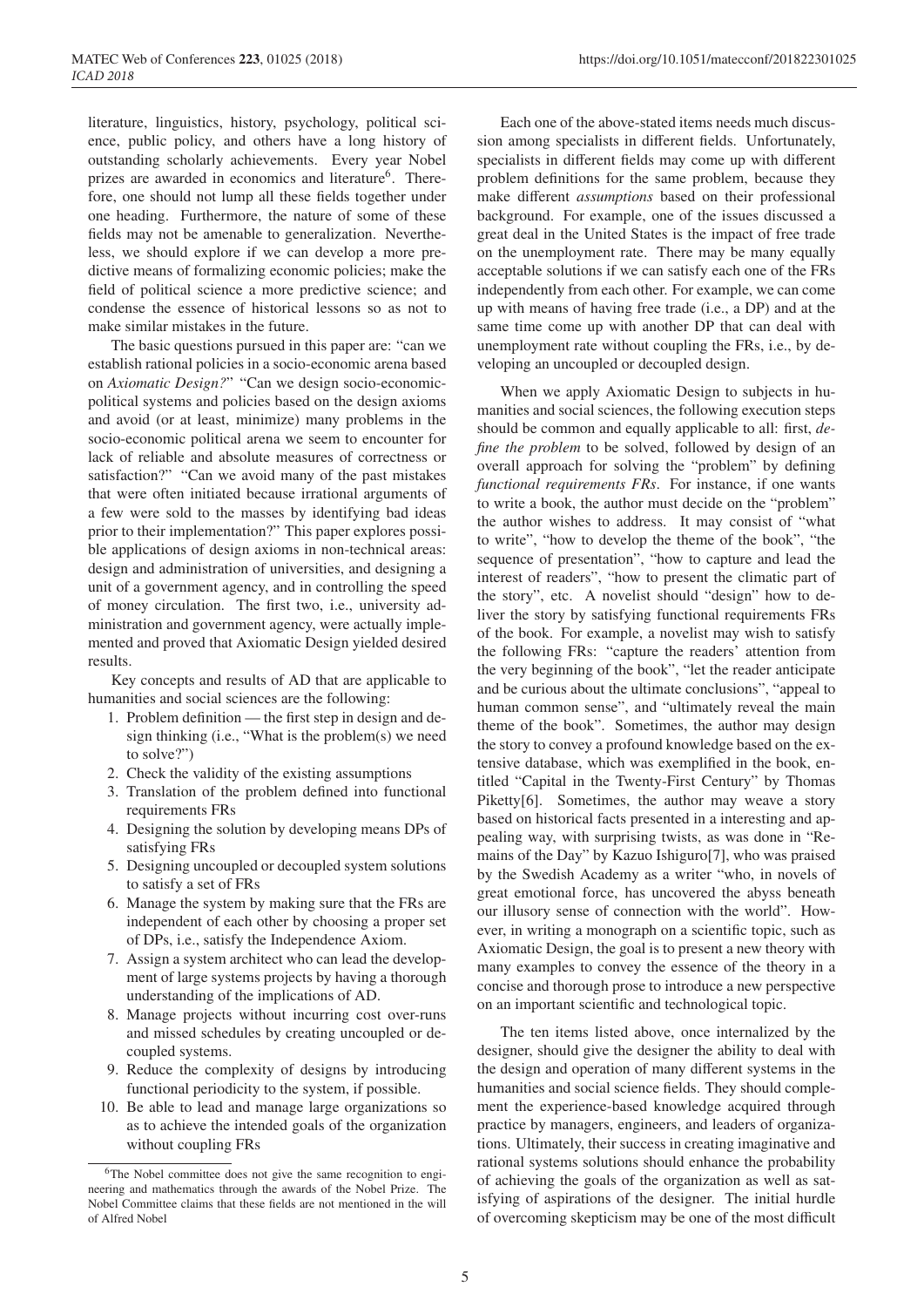challenges of introducing *design and design thinking into these non-technical fields.*

The design and management of an organization also require the identification of the problem(s) that the organization must address, followed by specific goals (FRs) that the organization must satisfy to solve the identified problem.Then, specific means (DPs) of satisfying FRs must be selected, followed by securing of financial and human resources (i.e., PVs) to implement the DPs. The design of a government organization and two academic entities will be briefly reviewed in Section 6 in order to illustrate successful applications of AD to the design and operation of these organizations. As an example of how design might be applied in social sciences, the circulation of money will also be presented.

To illustrate how AD was used in designing nontechnical systems, three examples will be given: (a) solution of the economic and industrial problem encountered by Korea in 1980, (b) how to increase the velocity of money circulation to promote economic growth, which is an issue in economics and finance, (c) how to design and implement a university structure so as to make it a leading institution of its kind in the world.

# **6 Example Korea's Economic and Industrial Crisis in 1980 and the Role of Design Thinking and AD in Solving the Crisis**

In June 1980, the author unexpectedly became the key person who directed the Korean Government how to deal with their economic and industrial crisis. Axiomatic Design was applied to develop solutions to the crisis. The suggested policy changes were immediately implemented because of the seriousness of the crisis. To understand the urgency of the help Korea needed at the time, the following background story needs to be told. Until 1961, Korea was a very poor country with hardly any industry and industrial know-how, still recovering from the Korea war that devastated the country between 1950 and 1954. After the military coup led by Major General Park Chunghi in 1961, Korea successfully developed the labor-intensive industries such as shoemaking, apparel, and textiles. Ten years later n 1970, based on the success of labor-intensive light industries, Korea decided to shift its industries to heavy industries such as steelmaking, automobile, and shipbuilding. To build factories, they leveled mountains, created new harbors, and built new highways. It was an ambitious undertaking that no other nations had attempted until then.

In June 1980, the author was invited by KIST (Korea Institute of Science and Technology), a research institute, to look over their World Bank funding. When the author visited the World Bank in Washington on his way to Korea, the economists at the bank to expanded my mission, asking that I assess the results of their investment in Korean heavy industries. In 1980, Korea was in turmoil. After the assassination of President Park Chunghi in 1979, a young general was in charge, who was the head of the newly established "National Emergency Military Command". Korea was engulfed in a major economic crisis as well as political turmoil. The enormous investment made in the early 1970s in "heavy industries" to transform the Korean industry from light manufacturing to heavy industries encountered problems because unlike light manufacturing industries, the investment in heavy industries was not producing products even after many years of hard work. Many major industrial firms that had borrowed millions of dollars from foreign and domestic banks under government guarantees were not producing products. In some cases, the factories were only half built when their funding was exhausted. Overall, they under-estimated the enormous tasks involved in building heavy industries from scratch. Many companies were trying to borrow more money to finish their project and sustain their enterprises.

The author used Axiomatic Design as the basis for solving this problem without mentioning Axiomatic Design to anyone, since not too many people were aware of AD at the time. Often people could not believe that two simple concepts, i.e., the Independence Axiom and the Information Axiom, could provide the framework for solving difficult and complicated problems.

The basics of mapping in AD is shown in Fig. 2.



Fig. 2. Four Domains of the Axiomatic Design World [8]

#### **6.1 Problem Identified**

The author visited government officials in the Republic of Korea who were in charge of automotive industries, shipbuilding industries, machine tool industries, and power industries. He also visited many factories and corporate offices. He also talked with industrial leaders and field engineers as well as officers of the Armed Forces of Korea, who were with the "Military Emergency Council" that was running the country at the time. Through these interactions, two problems were identified:

- 1. *Unlike the light manufacturing industries (e.g., apparel, shoes, etc.), it took a long time to build gas turbine factories, etc., and thus, could not generate any income, let alone profits, for a long time, bringing many of these companies to the doorsteps of bankruptcies.*
- 2. *There were too many companies competing for the relatively small markets in key heavy industries, using loans secured with government guarantees.* None of them could have survived because their production volume was too small to be competitive vis- 'a-vis their competitors overseas with years of experience in these old industries. For example, the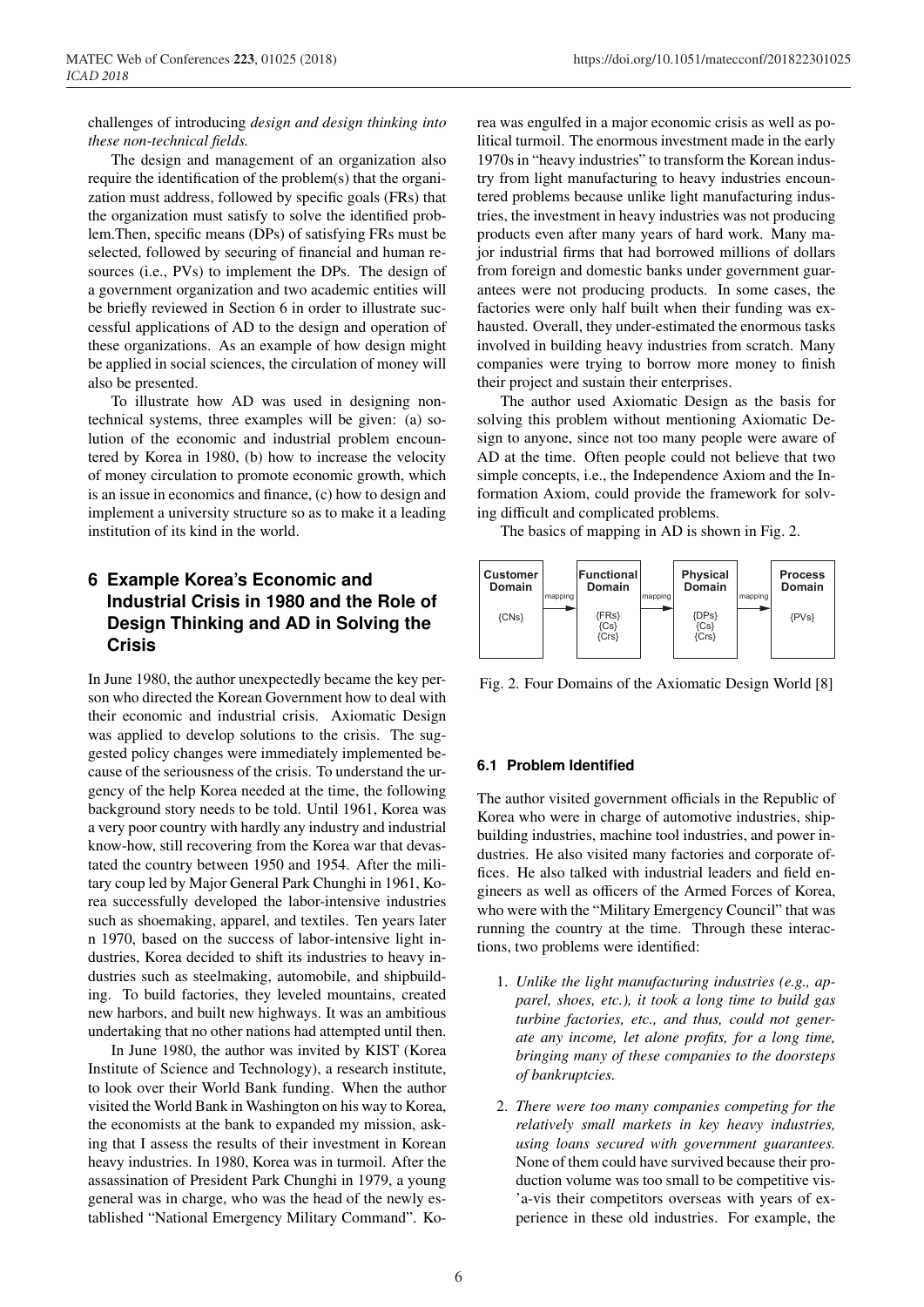total market for vehicles in Korea in 1980 was of the order of approximately  $250,000 \approx 350,000$  cars, buses, and trucks. The minimum production volume for passenger cars would be of the order of 200,000  $\approx$  250,000 cars per platform. For this small market, three companies were competing. Also, there were three shipbuilding companies for this highly volatile market, competing with then leading shipbuilders in Japan. A couple of shipbuilders stopped the operation, while they were still in the process of building dry docks. The same was true in the machine tool business. A large number of companies were trying to make very conventional machine tools that have been dominated by foreign competitors. Apparently, the government officials thought that competition was a good thing, which would be under typical steady-state operating conditions. However, when the market size could not support so many competitors, it was not a good policy.

- 3. *Three or four major industrial firms were competing in the same industries.*
- 4. *Government o*ffi*cials, including civilian and military, were at a loss because they had not faced this type of crisis before.*
- 5. *There were no indigenous technologies in these basic industries.*

#### **6.2 Solution**

Based on the problems identified, the following functional requirements (FRs) were immediately identified:

- $FR_1$  = Increase the production volume to a competitive level
- $FR<sub>2</sub>$  = Encourage mergers of companies in the same business as an emergency measure
- $FR<sub>3</sub>$  = Strengthen R&D effort for these industries in Korea
- $FR<sub>4</sub>$  = Strengthen the financial viability of major companies that are in these key heavy industries

The corresponding design parameters (DPs) were chosen as:

- $DP_1$  = Determination of the minimum production level
- $DP_2$  = Swapping of businesses so that only one or two company would be in a given industry (until the production level reached a competitive level)
- $DP_3$  = Strengthening of the R&D infrastructure in companies, universities and research institutes
- $DP_4 =$  Conversion of bank loans into equities

#### **6.3 Results**

- 1. The Korean government adopted the recommendations made based on these FRs and DPs.
- 2. By 1985, these companies and Korea became competitive, domestically and globally.
- 3. Korea has become the 10th largest industrialized nation in the world.

This project lasted for about 30 days. A couple of months later the ROK government announced a new economic policy, adopting all the recommendations made.

### **7 Money Circulation for Economic Growth**

 $PROBLEM<sup>7</sup>$  identification: The first step in Axiomatic Design is the identification of the problem in the customer domain. The problem we identified is the slow economic growth of a *imaginary* country in South America. Our goal is to solve the problem through the design of its taxation and economic policies that will *increase the velocity of money circulation.*

Economists have known for a long time that one way of promoting the economic growth of a nation is to increase the circulation of money (sometimes called the velocity of money circulation). Money circulates when people either buy or sell goods and services. Thus, the faster the circulation of money, the greater is the economic activity, hence faster economic growth. The question is how a taxation system should be designed so to increase the velocity of money circulation.

Poor people spend all their income but still cannot buy all the things required for decent living, because they make less than what is needed to maintain "middle-class standard of living". On the other hand, people in the top  $1\%$ spend as much money as they please but they cannot use all of their income, because their income is far greater than the amount of the money they need to maintain their luxurious lifestyle, and therefore, they circulate only a small fraction of their annual income. Rich people may simply deposit their money to collect interest on the money, which may not affect money circulation in a significant way. Our task is to transform the economy of this nation. We need to transform the problem identified in the customer domain into a set of FRs in the functional domain and a set of DPs in the physical domain as defined in Fig. 2 in order to design an economic system that will maximize the economic growth rate of the country by increasing the velocity of money circulation.

The following facts about this country are known: There are five income groups: A, B, C, D, and E. Group A is the lowest income group, B the second lowest income group, which makes twice as much as those in group A. Group C makes three times that of B. Group D makes five times that of Group C. and Group E makes 100 times that of Group D. Income of Group C is just enough to support a typical family. The population distribution in these economic income groups is as follows:  $A = 100,000$ ;  $B =$ 5,000,000; C = 1,000,000; D = 50,000; E = 300. People in Group C spend all the money they make just to take care of their minimum expenses. Groups A and B need more money to achieve the middle-class living standard but do not have the necessary income. The goal is to design fiscal

 $7$ This fictitious design problem is chosen to illustrate how AD might be applied in solving non-technical problems, in particular, economic issues. The author is neither an economist nor a financial expert. This example is created with a pedestrian-level understanding of the subject matter for illustrative purpose to show how AD might be used in social sciences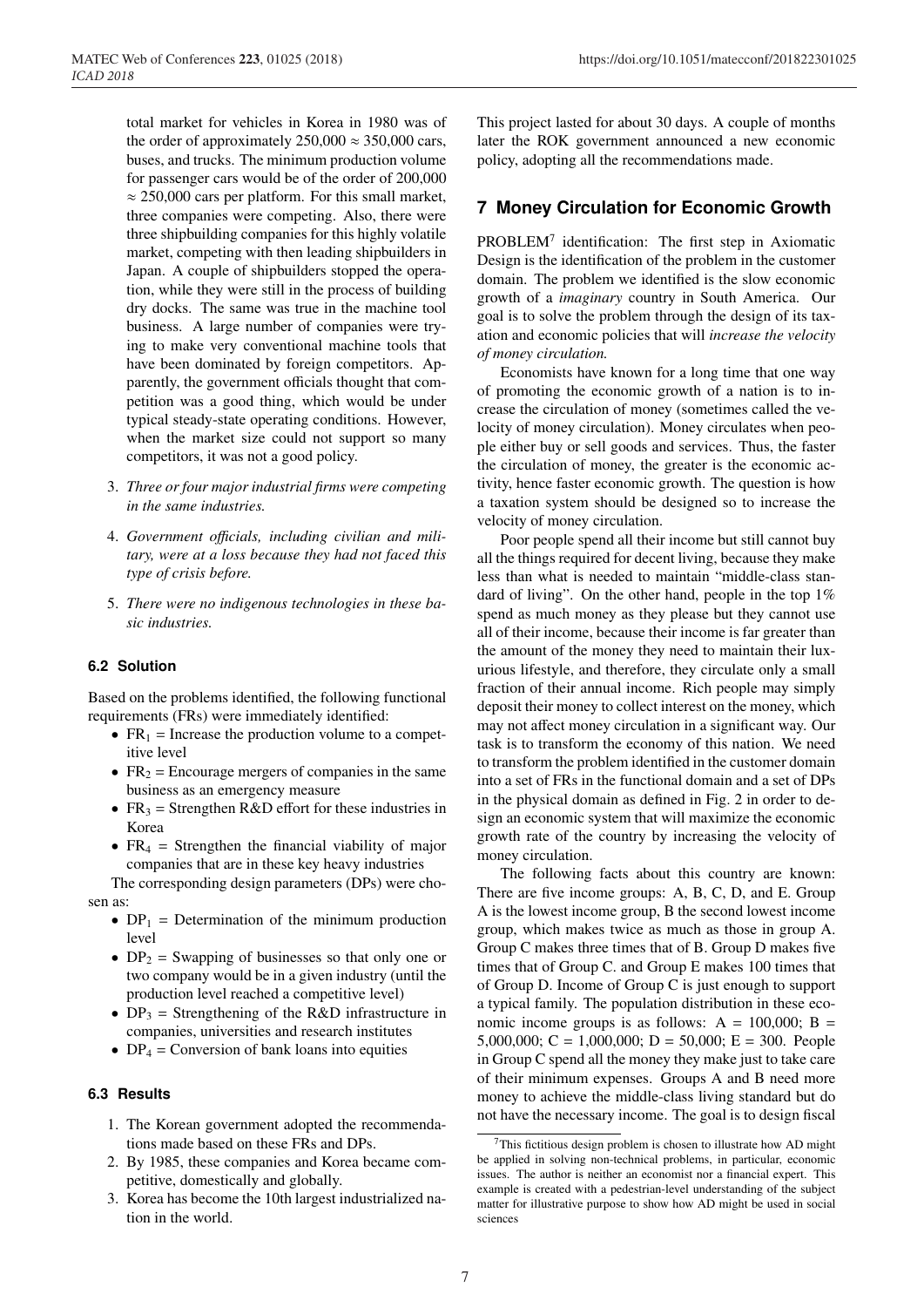and monetary policies so as to maximize the velocity of money circulation.

The new tax system will be designed to achieve the following three FRs:

- $FR_1$  = Maximize the velocity of money circulation.
- $FR<sub>2</sub>$  = Invest in public infrastructure, including national defense.
- $FR<sub>3</sub>$  = Provide incentives to all groups to work efficiently and effectively.

The DPs that can satisfy FRs may be stated as follows:

- $DP_1$  = Monetary policies
- $DP_2$  = Investment policies for the public good
- $DP_3$  = Fiscal policies

Note that  $DP_1$  is chosen to satisfy  $FR_1$ , and so on.

These highest-level FRs and DPs must be decomposed so as to develop detailed designs that can be implemented, because  $FR_1$ ,  $FR_2$ ,  $FR_3$  and  $DP_1$ ,  $DP_2$ , and  $DP_3$  are still conceptual and do not provide sufficient details for us to implement. The design matrix for this highest-level design may be represented as

|                 | DP <sub>1</sub> | DP <sub>2</sub> | DP <sub>3</sub> |
|-----------------|-----------------|-----------------|-----------------|
| FR <sub>1</sub> |                 | X               |                 |
| FR <sub>2</sub> | 0               |                 |                 |
| FR <sub>3</sub> | 0               | $\theta$        |                 |

The above design matrix indicates that the design is a decoupled design. Therefore, we should change DP3 first, then DP2, and finally DP1 in order to satisfy the Independence Axiom. There are many unknowns in filling out the above matrix, but as we decompose, we must select policies so as to make the design of policies to be decoupled. To achieve the goal of having a strong economy, we need more details. Thus, we will decompose  $(FR_1, FR_2, and$  $FR<sub>3</sub>$ ) as well as  $(DP<sub>1</sub>, DP<sub>2</sub>$ , and  $DP<sub>3</sub>$ ). Different designers may come up with different sets of lower level FRs, depending on how they decompose them based on their understanding of the problem and issues involved. It should be noted that the use of lowercase x for the relationship between  $FR_1$  and  $DP_2$  at this stage of design is to note that the influence of  $DP_2$  on  $FR_1$  appears to be weaker than other relationship. Further decomposition of  $FR_1$  and  $DP_2$ should clarify this qualitative reasoning.

We decided to choose the following second-level FRs to address the goal of maximizing money circulation, i.e.,  $FR<sub>1</sub>$  (Maximize the velocity of money circulation):

- $FR_{1,1}$  = Give subsidies and/or tax credits to Groups A and B.
- $FR_{1,2}$  = Establish progressive income tax rate for Groups C, D, and E.
- $FR<sub>1.3</sub>$  = Reduce the tax rate on the net income that exceeds the preceding year's income.
- $FR_{1.4}$  = Levy fixed % tax on all income groups for healthcare.
- $FR_{1.5}$  = Levy fixed % tax on all income for social security.
- $FR_{1.6}$  = Adjust the interest rate.

For  $FR<sub>2</sub>$  (Invest in public infrastructure, including national defense), we selected the following as the next level FRs:

- $FR_{2.1}$  = Invest in infrastructure.
- $FR_{2,2}$  = Fund national defense.
- $FR<sub>2.3</sub>$  = Provide free education from primary to tertiary education.
- $FR_{2.4}$  = Invest in 5% of GDP in open R&D.
- $FR<sub>2.5</sub>$  = Strengthen patent policies.
- $FR_{2.6}$  = Provide free public transportation.

For  $FR<sub>3</sub>$  (Provide incentives to all groups to work efficiently and effectively), we decided to choose the following as the next level FRs:

- $FR_{3,1}$  = Provide free education for primary, secondary, and tertiary education.
- $FR_{3.2}$  = Legislate a minimum pay policy that is tied to the inflation rate
- $FR<sub>3.3</sub>$  = Promote merit-based reward system.

•  $FR_{3.4}$  = Implement a generous overtime pay policy. To satisfy these FRs, we need to select the means of satisfying them by choosing a right set of DPs in the physical domain.

One possible set of DPs that are chosen to satisfy the second-level FRs listed above are as follows:

- $DP_{1,1}$  = Special tax incentives for Groups A and B
- $DP_{1,2}$  = Progressive tax rate for Groups C, D, and E
- $DP_{1,3}$  = Tax Incentive system for exceptional achievers
- $DP_{1.4}$  = Healthcare taxDP15 = Social security  $taxDP16 = Interest rate$
- $DP_{2,1}$  = Infrastructure fund
- $DP_{2,2}$  = Defense budget
- $DP_{2,3}$  = Strong public educational institutions
- $DP_{2,4}$  = Competitive R&D funding
- $DP_{2.5}$  = Innovation and patent policy for public good
- $DP_{2.6}$  = Public infrastructure
- $DP_{3,1}$  = Public education system
- $DP_{3,2}$  = Mandatory minimum pay system
- $DP_{3,3}$  = Civil servant examination system
- DP<sub>3.4</sub> = Overtime pay legislation

For the second level decomposition of FRs and DPs, we must construct the design matrix to be sure that we are satisfying the Independence Axiom. The design matrices must be either diagonal or triangular. If not, we have to select new DPs or re-arrange DPs until we do get either diagonal matrices or triangular matrices. For the purpose of this illustration, we will assume that they do satisfy the Independence Axiom.

In this example, the goal was to show that the fiscal and monetary policies can be established on a more rational basis based on Axiomatic Design. Once we have the decomposition of FRs and DPs completed, we can quantitatively simulate the design outcomes using the data provided on population and income distributions<sup>8</sup>.

<sup>8</sup>After this article was written, Professor Jacqueline Clare Mallett, an economist at Reykjavik University, introduced me to the work of Irving Fisher (1912)[9]. The article states that if the velocity of money circulation increases, with other variables remaining the same, the price of materials (i.e., goods and services) must increase. One may then assume that the pay, which is typically a portion of the materials, including service, should increase as well. Thus, the "poor people" who sell the merchandise should get more income. The author's view of economics is that it is dealing with a highly coupled system. Thus, the matrix that relates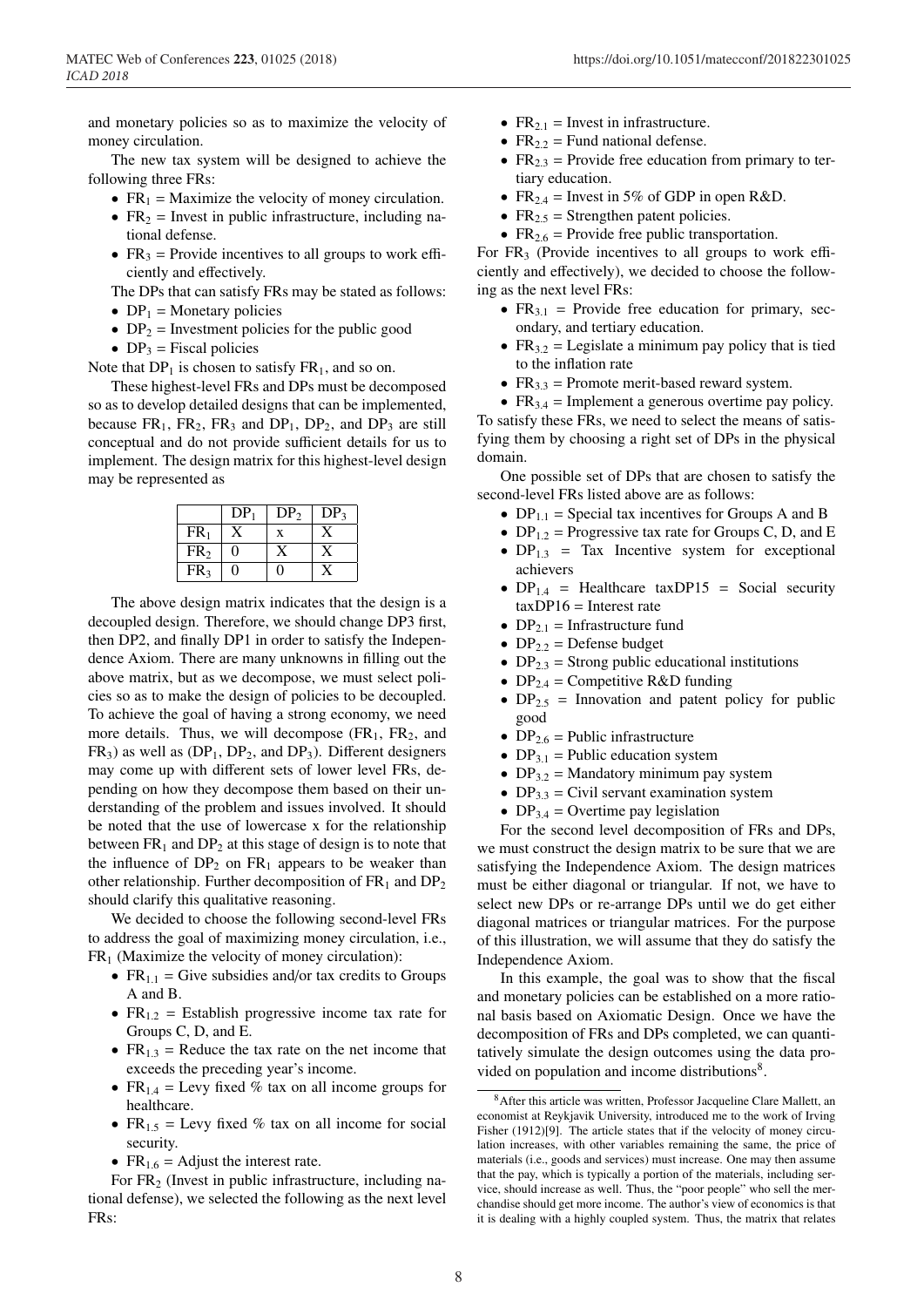# **8 Creating a Globally Competitive University (an Open System)**

Administration of universities $9$  involves multi-disciplinary subjects, including management, humanities, and social sciences. University administration deals with all aspects of operating and nurturing a large tertiary educational institution for the public good. Its diverse roles include: education of people; training of future workforce; research on various issues such as finance and economy, society and societal functions, human aspirations, legal issues, ethics, morality, equality, fairness, economic and manufacturing competitiveness; and research on any issue that merits scholarly assessment; most important of all, financing the university operation through securing the budget and fundraising. Administrators of universities must also deal with the recruitment of top faculty and staff, admission of outstanding students, physical and cyber security, maintenance of its infrastructure, teaching and research facilities, communications within the university, and interaction with the world external to the university. To perform all these different tasks systematically and strategically, university leaders must establish strategic goals and design an operating plan that will require design thinking.

Few academic administrators and professors would think that one of the major barriers to making a university great is related to *design and design thinking.* Furthermore, many people think that they can improve their universities through hard work and implementation of experience-based ad hoc decisions based on past experience. These views may be valid if their goal is to maintain the status quo by enabling their universities to perform typical functions of a university (i.e., administration, teaching, and research) reasonably well. When their effort does not yield the desired results, they typically attribute the poor performance to lack of financial resources, poor quality of incoming students due to poor secondary education, meager government support, etc. In fact, many universities waste their limited financial resources by pouring money into causes that should not be supported.

The basic cause of poor performance at many universities is often attributable to wrong goals, ill-conceived policies and programs, and violation of the Independence Axiom, which may lead to confusion, endless meetings, repetition of past mistakes, and so on. In order to elevate a university to the best of its class, they should either modify or re-design their university after finding out the *"problems"* that need to overcome, which should be transformed into FRs. On the other hand, some leading universities may simply live off their old reputation that was established many decades ago. However, many institutions profess their desire to change and become a better institution by renewing themselves through innovation. In

that case, they need to adopt *design and design thinking* advocated by Axiomatic Design.

Academic administration and leaders of universities must try to renew their institution periodically because their institutions are complex entities and their functions can deteriorate over a long period of time<sup>10</sup>. Furthermore, the world around them is continuously changing and the old functional requirements FRs may no longer be appropriate or pertinent. However, few start the process by defining the problem(s) and the functional requirements FRs that must be satisfied *independently* by selecting right design parameters DPs.Rather many academic leaders make *ad hoc* decisions based on the knowledge they have acquired by being a faculty member or an academic administrator. Sometimes they simply follow academic precedents that have been refined over many decades of university's existence. These practices are accepted as being normal. As a result, many universities change only at the margin. Thus, leading universities tend to attract the best faculty and best students as well as most donations, which enable them to maintain their long-standing reputation and competitiveness. Academic inertia is perhaps greater than any other inertia!

# **9 Case Study: KAIST**

The example given here illustrates that non-profit organizations such as universities can be managed systematically to improve the institution by applying design thinking. The institution at which the design theory was systematically applied was the Korea Advanced Institute of Science and Technology (KAIST). In six years, KAIST became a leading university in science and technology in the world. In 2016, the Times Higher Education of the United Kingdom ranked KAIST as the 6<sup>th</sup> Most Innovative University in the world. In fact, KAIST was the only non-U.S. based university to be in the top  $10^{11}$ .

#### **9.1 Historical Background of KAIST**

In 1970, the government of the Republic of Korea had decided to industrialize by moving into heavy industries such as shipbuilding, steel making, automobiles, machine tools, and electric-electronic equipment. As part of this vision, KAIST was established in 1971 as a graduate school under a special legislation for the purpose of supplying advanced technical human resources needed for newly established Korean heavy industries. KAIST is a quasi-public and quasi-private university in the sense that it had an independent board of trustees as the governing body like a private university but with heavy government control because the government provides the basic funding. It is a tuition-free institution. In 1986, it merged with an undergraduate college. They hired many excellent professors, mostly Korean Ph.D.'s, who earned their degrees from universities in the United States, by offering them salaries

the FR vector to the DP vector is a full matrix. In such a circumstance, different economists study one element of the design matrix since they cannot deal with the entire FR-DP relationship. What is being suggested in this paper is that economists should really "design" the economy to solve a given set of problems a priori and establish fiscal and monetary policies at the same time.

<sup>&</sup>lt;sup>9</sup>The characteristics of open systems and closed systems are discussed in Appendix A

 $10$ The idea of "functional periodicity" is discussed extensively in [4, Chapter 5]

<sup>&</sup>lt;sup>11</sup> According to a rating agency, QS, KAIST was the most improved university.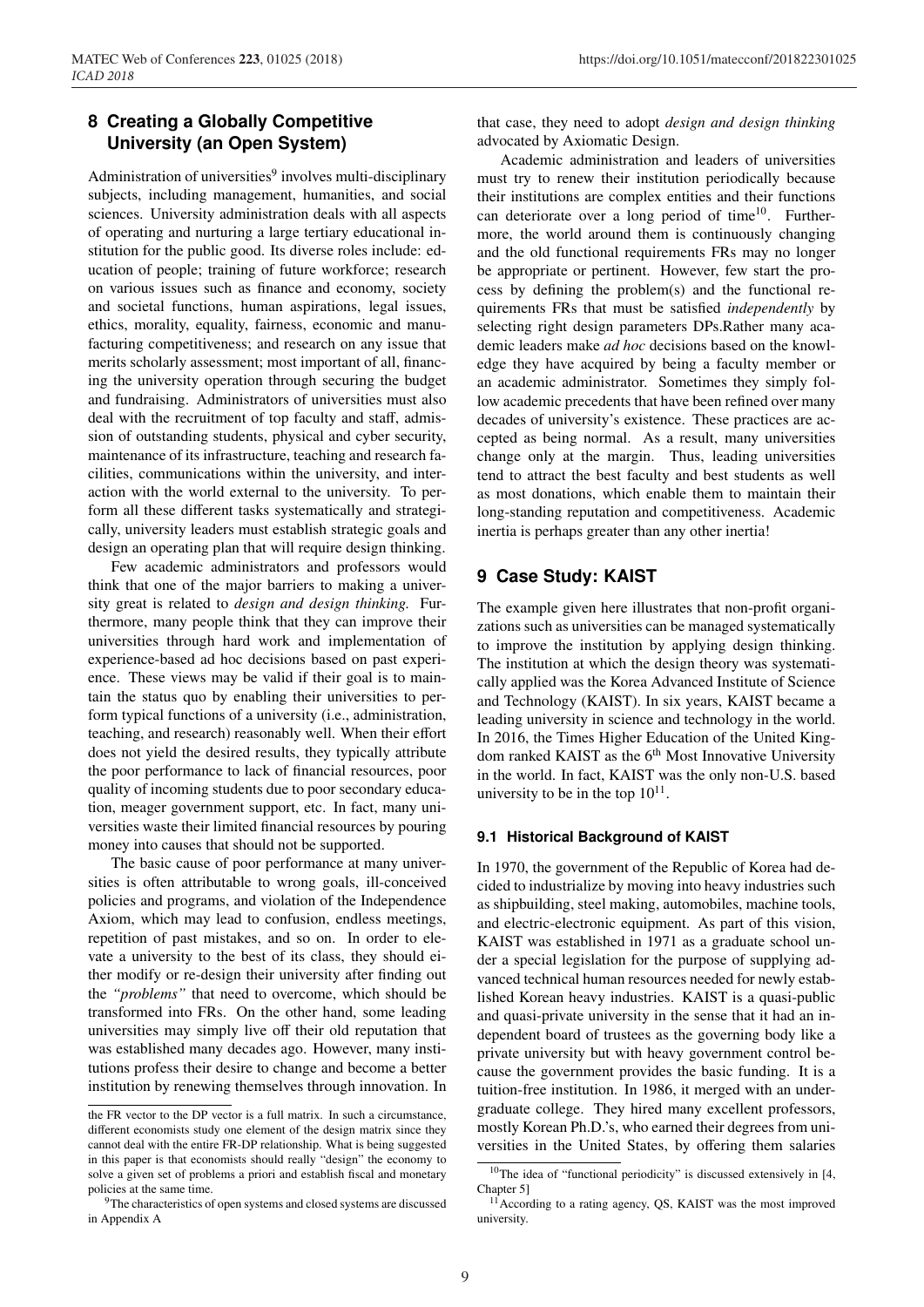comparable to the U. S. university salary, which was then many times the prevailing salary of other Korean universities<sup>12</sup>. KAIST produced many graduates with advanced degrees, who have contributed to Korea's industrialization. More than 10% of professors in science and engineering throughout Korea are KAIST graduates, and many teach in other countries as well.

Notwithstanding the special support given to KAIST, the quality of KAIST education and research gradually approached an asymptote and was not competitive with the leading universities of the world. In fact, it was performing at the level of typical public universities, notwithstanding the special support provided by the Korean government and highly qualified students<sup>13</sup> and faculty. Korean government was concerned about the gradually deteriorating quality of education and research at KAIST. The board of trustees of KAIST and the Korean government hired a new president for the purpose of making KAIST a leading university in the world. He, with the help of others, redesigned the university so as to achieve the original goals envisioned by the founders of the university.

#### **9.2 Problems Identified at KAIST in 2006**

The first step in Axiomatic Design is the identification of the PROBLEMS in the Customer Domain. Through surveys of the department heads, faculty, alumni, students, and staff, the following problems were identified:

- 1. Although KAIST had its own board of trustees, the Korean government-controlled KAIST through the budgetary process. Therefore, KAIST was beholden to the whim of the ministries that controlled its budget. They did not have their own plan for KAIST's future. Many were content to live with what the government dished out to them rather than securing more resources to fully exercise their ultimate innate capability.
- 2. The size of the faculty remained at 400 for more than two decades, which was too small for the number of students at KAIST, i.e., 3,000 undergraduates and 6,000 graduate students. For reference, MIT has about 1,000 faculty members for a similar size undergraduate and graduate student body.
- 3. The quality of KAIST students was excellent, perhaps in the top 1% of any cohorts in any country. However, they were not challenged intellectually.
- 4. The quality of professors was excellent, but aging rapidly. Many of them received their education at leading universities, mostly from the United States. However, the median age of the faculty was 55,

with a few faculty members under 40. Thus, the research productivity had been going down over the years. They could not hire younger professors since the government effectively froze the faculty hiring through their budgetary process. They could only replace professors when someone retired.

- 5. Most professors could generate research results and publish papers because they had many research students working for them. Since many professors tended to work on more or less similar research topics throughout their career rather than exploring new fields because KAIST measured research productivity by the number of papers published rather than the quality and creativity of their work. Each professor had a large number of bright graduate students, who could not graduate until they publish a paper in international journals based on their thesis work.
- 6. The physical facilities were deteriorating fast for lack of maintenance.
- 7. Since KAIST was located in Daejeon, about 100 miles away from Seoul, KAIST was becoming a regional university, since Korean people, including students, faculty, and staff prefer to live in the capital city.
- 8. Many of the professors at KAIST did not have meaningful collaborations with Korean industry, although Korea had world-class industrial firms, producing high technology products.
- 9. Once hired as a professor at KAIST, their job was guaranteed for life regardless of their performance since the tenure process was perfunctory.
- 10. KAIST had not increased its faculty size, blaming the government for not increasing their budget. The student/faculty ratio at KAIST was greater than that of MIT by more than two (2).
- 11. Ranking agencies put KAIST around the 200th  $\approx$ 300th among global universities.
- 12. KAIST's primary role was to supply bright graduates to Korean industry, fulfilling the original goal envisioned by the founder of KAIST in  $1971^{14}$ .

#### **9.3 New Goals and Functional Requirements (FRs) Established in 2006**

Based on the foregoing assessment of KAIST, a new set of goals and policies were established based on the functional requirements (FRs), design parameters (DPs), and process variables (PVs) created through the Axiomatic Design process. Some of the actions taken were as follows<sup>15</sup>:

 $12$ In 1971, the GDP per capita of Korea was only about \$300. In 2018, it is about \$30,000 or \$36,000 in purchasing power parity (PPP).

<sup>&</sup>lt;sup>13</sup>The government supports all KAIST students, which include free tuition, free room, and board, and a stipend. A large fraction of KAIST students are the top graduates of special "Science High Schools". They represent the top 1% of high school graduates in Korea. One of the major benefits of becoming KAIST students used to be deferment from military service.

<sup>&</sup>lt;sup>14</sup>It should be noted that in 1971, some members of the international advisory group, many from Stanford University, was against the idea of creating a Ph.D. program at KAIST, saying "why should KAIST produce PhDs when Korea cannot even absorb existing technologies?"

<sup>&</sup>lt;sup>15</sup>Behind these policies and actions, there were concrete rationale and plans for implementation, which will not be elaborated in this paper.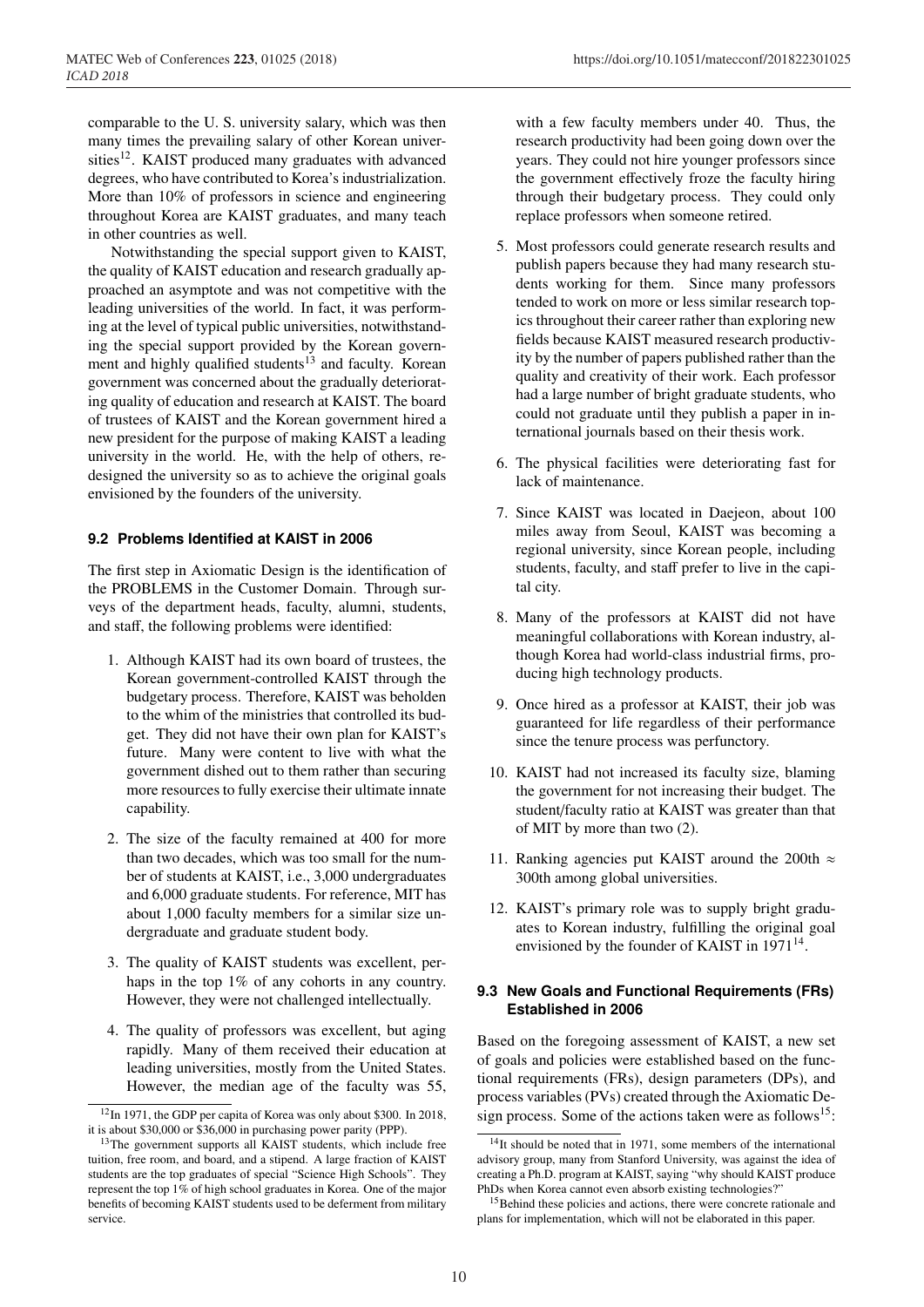- 1. Increased the faculty size from 400 to 630 by creating its own financial resources<sup>16</sup>. The goal was to reach 700 faculty members.
- 2. Allowed departments to hire as many professors as they could find under one stipulation: the newly recruited professor must meet the highest standard as scholars and teachers. The central administration checked only the quality of the faculty candidates irrespective of their specialization, gender, nationality, race, educational background, etc.
- 3. Increased the undergraduate enrolment to 1,000 students a year from 750 a year. A special arrangement was made with the government for additional budget for supporting these additional undergraduate students.
- 4. Adopted a "merit-based" salary system, replacing the "seniority-based system"<sup>17</sup>. Under this system, younger professors could make a higher salary than senior professors.
- 5. Increased the research overhead rate from 20% to 25%. [At leading U.S. universities, the overhead rate is over 50%.]
- 6. Secured private sector gifts and donations to build 14 new buildings with partial support from the government.
- 7. Actively recruited International students and women students.
- 8. Actively recruited international faculty.
- 9. Changed the language of instruction to English from Korean to English.
- 10. Required doctoral students to finish their degree in six years. After that period, they were asked to pay "tuition".

The results of these efforts were as follows:

- 1. In seven years, the overall budget of KAIST increased by 270% due to the increased research volume, while the direct government financial support for KAIST increased by about 10%.
- 2. From 2007 to 2013, 350 new faculty members were hired, increasing the faculty size to 630 from 400, with retirements.
- 3. The number of international students and faculty increased by about 10 to 15%.
- 4. The international ranking of KAIST jumped from around 200th to 40th, and some fields ranked in the 20th.
- 5. In 2016, KAIST was the only non-American university in the world to be ranked among the top 10 most innovative universities (actual ranking #6) by the Times Higher Education.

# **10 Conclusions**

- 1. During the past three and a half centuries, advances in science and technology have dramatically changed all aspects of society and human lives. It is anticipated that more profound changes will occur in all fields of human endeavor. In order to be certain that these changes do not create unexpected disasters, it will be good if human beings can design and control future advances to the maximum extent possible so as to avoid making major mistakes similar to some of those made in the past. Design and design thinking may provide useful tools to humanities and social science fields in developing correct and rational solutions in the future.
- 2. Humanities and social sciences are similar to natural sciences and engineering in that all these fields deal with the synthesis of systems as well as analysis.
- 3. Axiomatic Design theory has been used to re-design universities and a government agency with impressive results.
- 4. Based on Axiomatic Design, an industrial policy for heavy industries was designed for Korea in 1980 during the time of its economic turmoil. The ideas generated as part of the design process has played a major role in reviving the Korean economy.
- 5. A fictitious problem of increasing the velocity of money circulation was used to illustrate how Axiomatic Design might be utilized in fields outside of engineering such as economics.

# **Acknowledgements**

Professor Adnan Akay, Provost of Bilkent University and formerly with Carnegie Mellon University and NSF, kindly reviewed this manuscript and made many valuable comments. The author also benefited from the informal discussion on "velocity of money circulation" with Professor Hugo F. Sonnenschein, an eminent economist and former President of the University of Chicago, while serving on the International Advisory Board of King Fahd University of Petroleum and Minerals. Finally, Professor Joseph Timothy Foley, Chairman of the 2018 International Committee on Axiomatic Design edited the final version of the paper, making many valuable comments and suggestions.

<sup>&</sup>lt;sup>16</sup>This action was taken, in part, based on the fact that at many leading research universities including KAIST and MIT, only about 16% of the salary is used to pay professors. In 2007, there was enough non-essential use of the KAIST funds that KAIST could hire at least 10% more faculty during the first year of this policy. Since then, additional financial resources were secured to hire 350 more professors.

<sup>&</sup>lt;sup>17</sup>This was a dramatic change in Korean culture, where almost everything was based on seniority.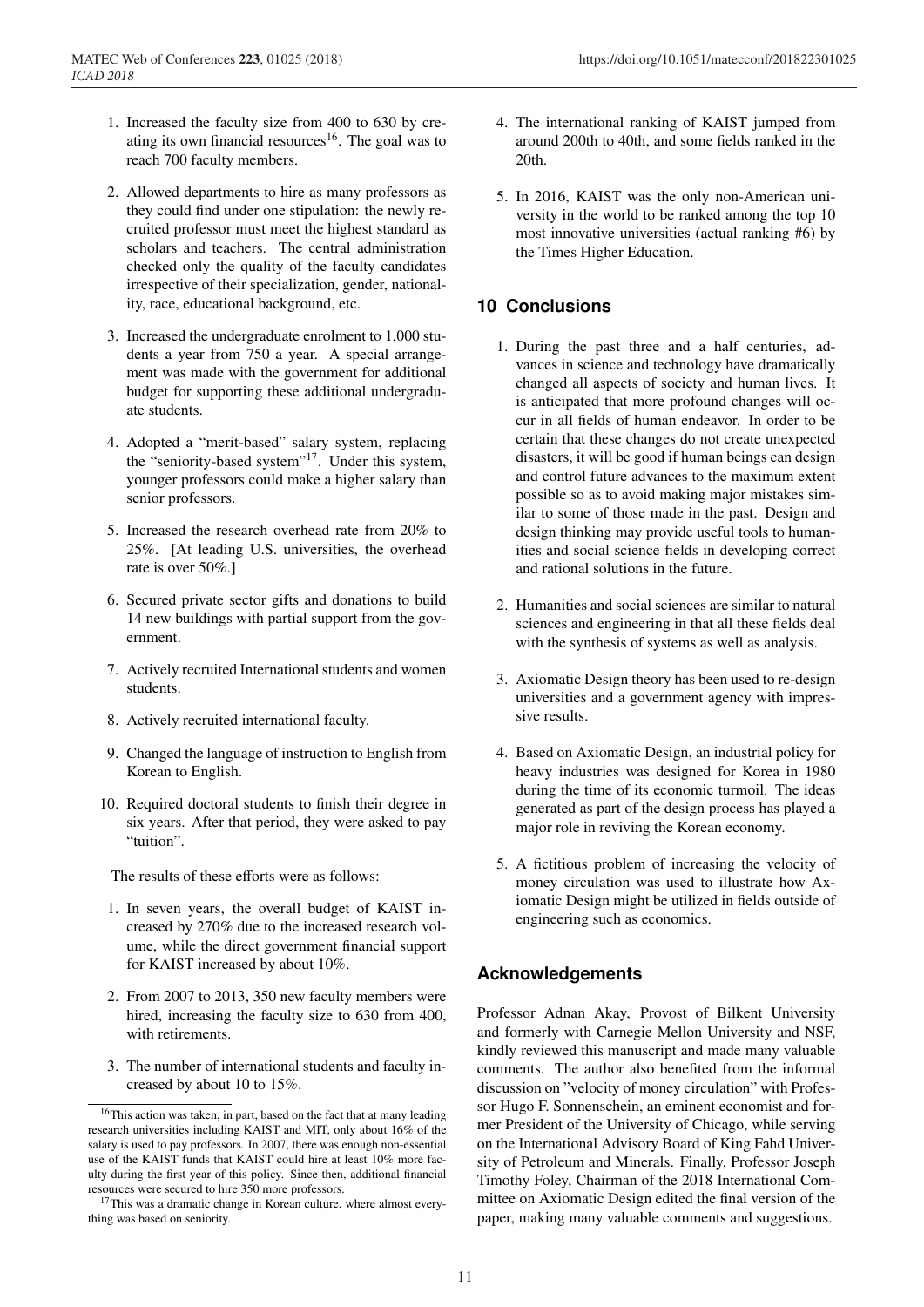### **A Open System versus Closed System**

In engineering, we often create a closed system by selecting a set of DPs for a given set of FRs, eliminating or minimizing the effect of random variations. However, the issues related to humanities and social sciences appear to be extremely diverse and complex. Among the reasons that make these subjects particularly difficult are: the complexity of the subject matters, unstructured database, descriptive approaches, reliance on empirical arguments, difficulty in verifying assumptions, and lack of verifiable tests, among others. From the viewpoint of Axiomatic Design, the more fundamental reason for the difficulty in devising solutions for problems in humanities and social sciences is that these fields often deal with *"open systems"* rather than *"closed systems"*, whereas in engineering we deal primarily with uncoupled or decoupled *closed systems.* Therefore, to apply Axiomatic Design to subjects in humanities and social sciences, we must check if the system is an *"open system"* and then devise solutions accordingly. There are inherent differences between an open system and a closed system. For a *closed system*, the DPs selected to satisfy a given set of FRs are assembled to create a systems solution, keeping all other potential variables more or less constant. Therefore, for a *closed system*, we can select a DP that can satisfy a given FR. For a system with many FRs, we can select a set of DPs to satisfy the set of FRs that can satisfy the Independence Axiom. In this case, the relationship between the FR vector and the DP vector is either a diagonal for an uncoupled design or a triangular matrix for a decoupled design. In an *open system*, it is difficult to select a DP for a given FR, because many other variables may affect the selected FR. Some of these random input variables in an open system may act like DPs, making it impossible to control FRs with a selected set of DPs. *Thus, it is di*ffi*cult to design an open system.* The fact that most humanities and social science subjects are "open systems" requires *additional constraints or modifications* to operate these open systems, which is discussed next.

#### **A.1 Conversion of an Open System to a Quasi-Closed System**

In some cases, an open system may be converted into a "quasi-closed system" by limiting the acceptable bounds of potential DPs as follows:

- 1. Limiting acceptable variables through the constitution and common laws
- 2. Adopting rules and regulations (either written or traditionally accepted set) to rule out variables a priori
- 3. Dictating allowable behaviors (a common technique sometimes used by dictators)
- 4. Creating a culture for acceptable behavior

For example, a typical university, which is an open system, plans to generate a set of desired outputs, i.e., FRs, using certain DPs. However, the desired FRs can be affected by many unanticipated input parameters. To overcome this problem, a typical university establishes many regulations and rules in order to define the acceptable bounds on permissible inputs that are the permitted within the university. Sometimes, many committees are created to deal with extra DPs, which is one of the reasons why universities have so many committees. Another example is the government. The United States government is an open system that is bound by the U.S. Constitution and the laws established by the legislature. Many industrial organizations attempt to operate their companies as a closed system in order to prevent random variables being introduced inadvertently so as to attain their corporate objectives.

#### **A.2 Incentivization of an Open System To Make it Behave-Like a Closed System**

One of the responsibilities of the leader of an open system (e.g., a university or a government agency) is to make the system attain the important goals of the open system by making it behave like a closed system. This can be achieved by designing and operating the system so that they can achieve the desired outcomes through *design and design thinking*, based on our understanding of the Independence Axiom and the Information Axiom. Sometimes, through an incentive system, we can co-opt an open system to convert potential random DPs of an open system to the desired DP so as to approximate its behavior to be that of a closed system. For example, in the 1960s to 1980s since the launching of Sputnik, (the first Earth-orbiting satellite) by the Soviet Union, many engineering schools in the United States tried to change engineering education to "engineering science" education. They regarded design to be outside of engineering science. This was the culture that was created in U. S. engineering schools, wrongly spearheaded by MIT's School of Engineering. The leaders of the MIT engineering school then believed that subjects such as design should be handled by industrial firms and trade-oriented engineering schools, because, according to their rationale, there is *no science base in design.* As a result, few leading universities hired design professors and conducted research in design, devoting their available resources to "engineering science", which mostly consisted of *analysis* rather than *synthesis.* Since there were not too many researchers in the field of design, they did not submit any research proposals to funding agencies such as the U.S. National Science Foundation (NSF). NSF, in turn, eliminated funding programs for design related areas, since there was no demand for research support. Universities, in turn, did not hire design professors because they could not get research support in the design field. Some design professors did not help the situation by claiming that design can only be learned through experience, i.e., "design was regarded as an experiential subject".

From the viewpoint of the NSF Engineering Directorate of the 1980s, strengthening design was a central issue in promoting the U.S.'s industrial competitiveness. Furthermore, the government is the biggest investor in new technologies, which require design expertise. To rectify this problem, support for design research was initiated in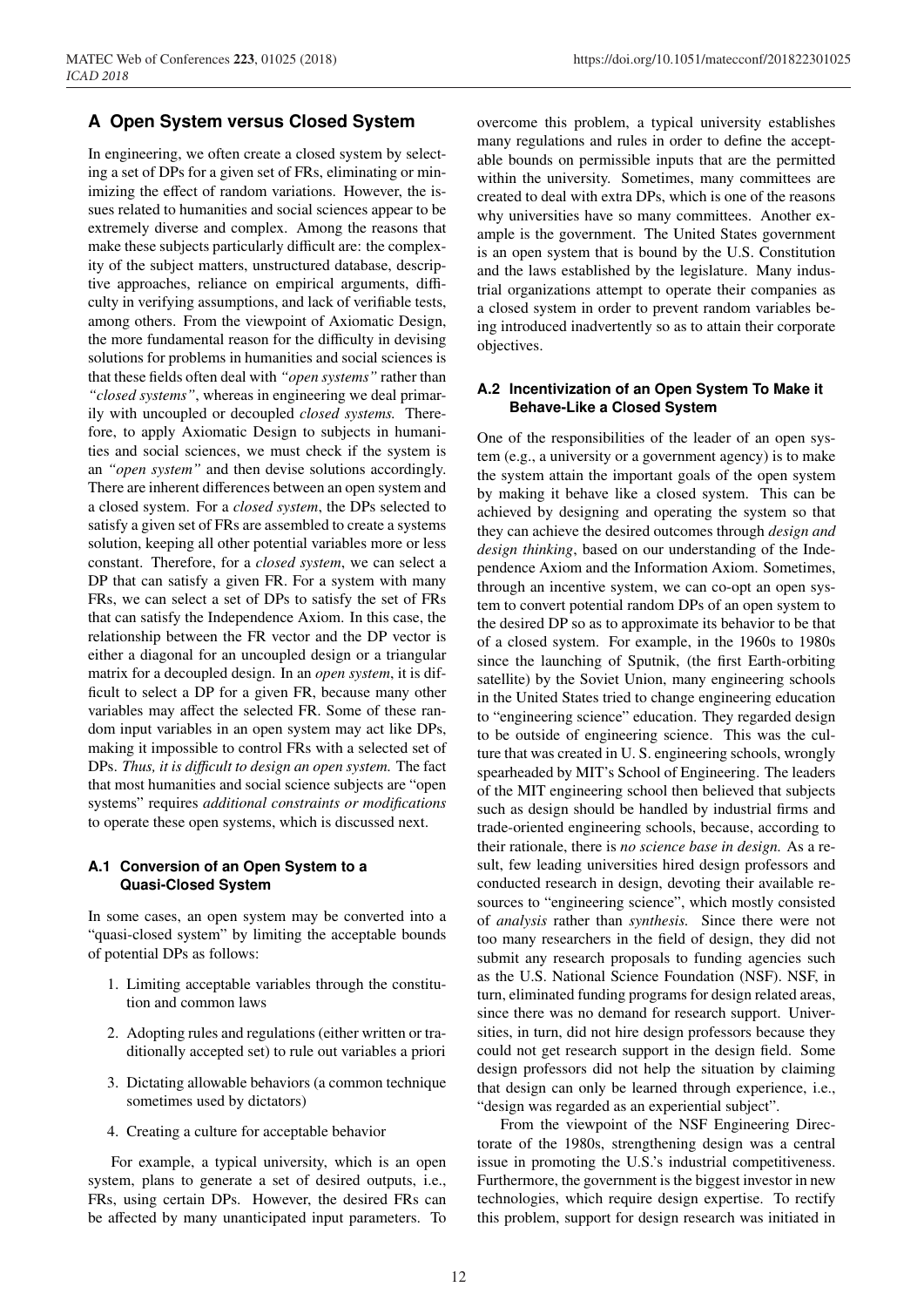1985 at NSF. Once NSF took this action, many universities started to emphasize design education and start hiring design professors. In other words, NSF, by allocating a relatively small budget for design research at universities, leveraged much larger resources available at universities into the design field. Similarly, by creating the Engineering Research Centers Program at NSF, with a small government funding, it leveraged to create a large research base for cross-disciplinary research at universities with funds provided by industry and universities.

### **B Case Study: NSF Engineering Directorate**

#### **B.1 The Story about the Design of the NSF Engineering Directorate:**

The National Science Foundation (NSF) is a United States (US) government agency that provides research funding primarily to universities in the United States. It was established in 1950 to enable universities to continue to make the important scientific and technological contributions to the country as they had done during the Second World War. NSF supports research in science, engineering, and education. Its budget is relatively modest in comparison to other R&D agencies such as the National Institute of Health (NIH), Defense Advanced Projects Agency, and U.S. National Aeronautics and Space Agency (NASA). However, it is the largest agency that supports only extramural research at universities, whereas NIH and NASA have significant intramural programs. It supports research in physics, mathematics, chemistry, biology, materials, engineering, and education. The Engineering Directorate was established in the late 1970s. Before that, it was part of the Mathematics, Physics, and Engineering Directorate.

In the early days of its establishment, basic scientists dominated NSF, perhaps because, during the Second World War, scientists played key roles in developing new weapons. Beginning in the 1970s, the consensus was that NSF should strengthen the support for engineering research. However, NSF had difficulties in defining its role in engineering — many regarded engineering as an applied science. By 1984, the United States had formidable competition from abroad, especially in manufacturing related industries and NSF was under pressure to strengthen its engineering programs. To chart a new course for engineering, President Ronald Reagan appointed an engineering professor as the first presidential appointee in charge of the Engineering Directorate at NSF as Assistant Director (AD) of NSF for Engineering. The initial question was: What should he do to strengthen the engineering community of the United States?

#### **B.2 Introduction to the NSF Engineering Directorate**

NSF was established to achieve the following three main missions: (1) to promote progress in science and engineering, (2) to provide health, welfare, and prosperity to the people, (3) to secure the national defense. In the early days of NSF, engineering was part of the Directorate for Mathematics, Physics, and Biology. Then, it became a separate directorate in the late 1970s. Even then, engineers at NSF defined its role as supporting "applied science" and thus, fields such as design and manufacturing were not supported. Furthermore, it dwelled on engineering issues of the first half of the 20th century in spite of the fact that microelectronics, semiconductors, and biology were revolutionizing the world of science and technology, in part because well-known engineering professors had undue influence on the NSF Engineering Directorate, emphasizing those topics that were important in the first half of the 20th century. This forced young professors to work on old engineering problems to get NSF funding. The people in the White House in the Reagan administration, who were responsible for science and engineering policies, thought that the NSF should strengthen its support for engineering R&D to make the United States more competitive in the world. This vision was implemented by the new AD for Engineering of NSF. There was major resistance to this change, mostly from some leading universities.

#### **B.3 Problems Identified in the Customer Domain:**

The problems the new Assistant Director for Engineering identified through extensive consultation with professionals in industry, academia, and government were the following:

- 1. Although NSF mission was, as defined in the NSF Act of 1950, to (1) to promote progress in science and engineering, (2) to provide health, welfare, and prosperity, (3) to secure national defense, the NSF Engineering Directorate was primarily serving the interest of existing engineering education and research programs of universities. The NSF Engineering Directorate was organized like a mirror image of a typical engineering college and forgot about their main mission that was to deal with the future wellbeing of the nation.
- 2. Funding was given primarily to well-known senior professors in engineering who were solving (or resolving with slightly different approaches) the problems of the past to improve the accuracy rather than dealing with the future issues of engineering and technology in a rapidly changing world. Thus, young professors who were not well established for having contributed to "engineering science" had difficulty in receiving NSF grants. Therefore, to write a credible research proposal with many references to previous work, they tended to extend their doctoral thesis work rather than venturing into new challenging fields.
- 3. Research in design and innovation of technologies, which should be one of the cornerstones of engineering, were completely neglected.
- 4. Emerging and critical technologies were also totally neglected, although these areas held the promise of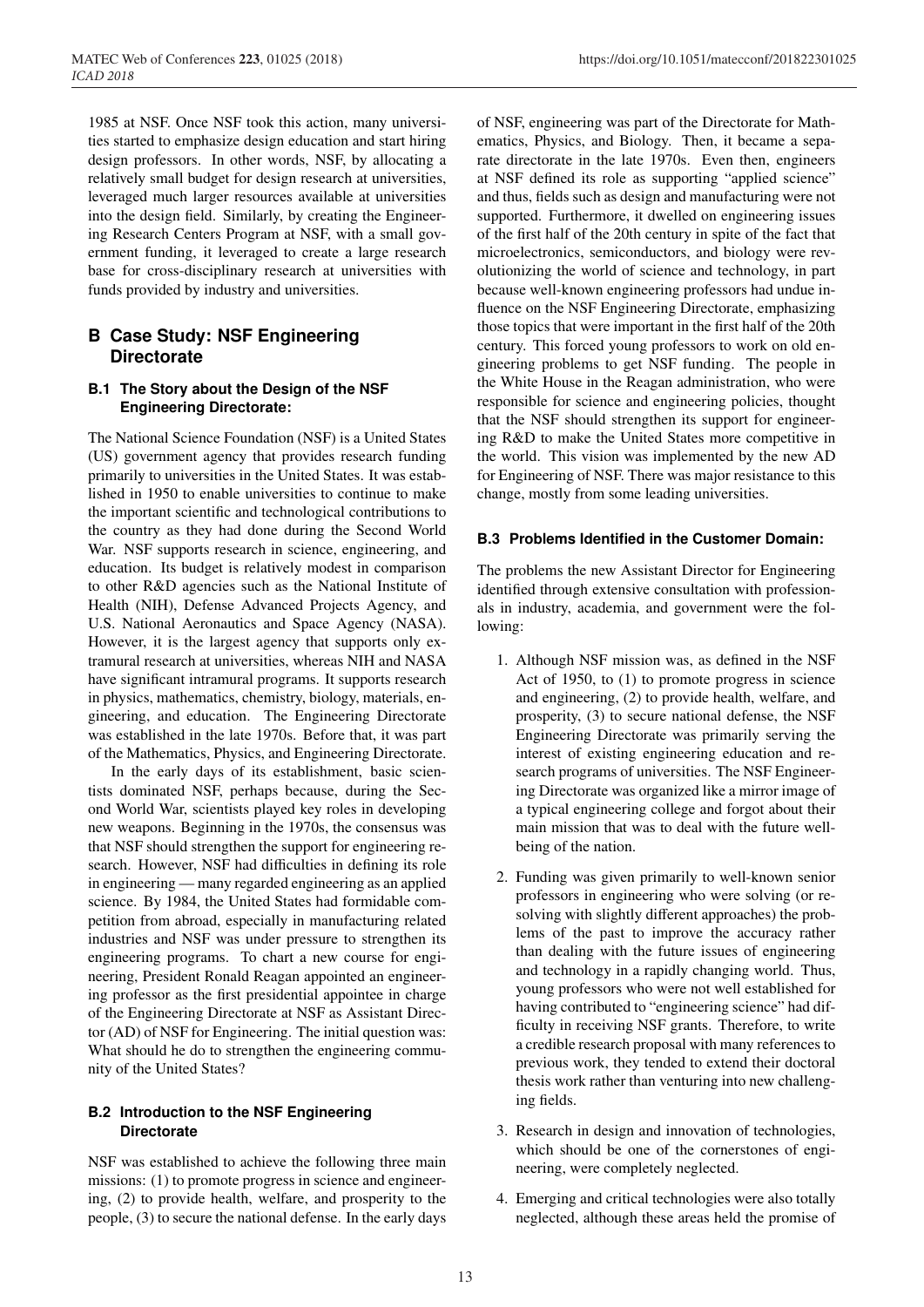creating future technologies and keys to the future wellbeing of the United States and the world. Many grants supported research on engineering problems of the first half of the 20th century.

- 5. The budget was allocated in proportion to the number of proposals received in a given area. Consequently, new areas and creative ideas did not get much funding, because the number of proposals in these emerging and critical areas was small and therefore, there was no budget allocated for newly emerging and innovative fields. For example, there was no funding for research in design or emerging technologies (e.g., biotechnology). As a result, many universities, in turn, did not hire professors in design and emerging engineering fields.
- 6. Cross-disciplinary research did not get any funding, including the fields in which the collaboration between academia and industry is of paramount importance.
- 7. Although NSF is a government agency that must deal with national issues, NSF Engineering was not providing funding for research in areas that are important for the U.S. competitiveness in the 21st century. Funding went to those who submitted thick proposals that received high scores in peer review rather than really important proposals with creative and risky ideas.
- 8. The number of women and minorities in engineering was totally inadequate because they shied away from engineering because of its traditional image, i.e., engineers wearing hard hats.

These were the problems that had to be dealt with to be certain that NSF was fulfilling its mission as outlined in the NSF Act of 1950.

#### **B.4 Design Solution: Defining Functional Requirements (FRs) in the Functional Domain**

Based on the problems identified, the FRs for the NSF Engineering Directorate were defined as follows:

- $FR_1$  = Advance engineering science base.
- $FR<sub>2</sub>$  = Support engineering fields where the science base needs to be developed.
- $FR<sub>3</sub>$  = Support emerging technologies.
- $FR<sub>4</sub>$  = Advance critical technology areas for U.S. competitiveness.
- $FR<sub>5</sub>$  = Promote collaboration between universities and industry.
- $FR<sub>6</sub>$  = Strengthen the support for young researchers, minority researchers, and women researchers.

#### **B.5 Constraints**

There are many constraints when one attempts to re-direct any organization, especially government agencies. It is especially difficult when the FRs deal with newly emerging

subjects for which there are no large groups of researchers and professional societies (e.g., at the time of reorganization, nanotechnology). Furthermore, if the budget has to be changed by more than a fixed amount, it has to be approved by the director of NSF, the Office of Management and Budget of the White House, and the Congressional Committee that oversees NSF, which typically take a long time. An equally important constraint was personal and financial because of the low government pay and four children attending private schools. Therefore, the reorganization had to be done during the first three months of his tenure at NSF. No one believed that such an ambitious re-direction of a government agency could be achieved in less than two or three years. However, the NSF Engineering Directorate was re-organized, received the approval of OMB and Congress for budgetary changes, and new policies were implemented in three months, a record that defied the prevailing culture of Washington! The new structure and policies of the NSF Engineering fundamentally changed the NSF engineering support structure.

When a new direction for an organization is implemented, what people often search for are the DPs and PVs without ever defining FRs. DPs, which are created to achieve FRs, are represented by means of an organizational chart. PVs are resources such as personnel and budget that are needed to support DPs. However, to design an effective and efficient organization, we must establish FRs first and then develop DPs. That is, in the design of organizations, DPs are the organizational entities that exist to achieve (or satisfy) a given set of FRs. For example,  $DP_3$  that must satisfy  $FR_3$  (i.e., "support emerging technologies") could be called the "Division for Emerging Technologies".

### **References**

- [1] *A manifesto for renewing liberalism*, The Economist (2018)
- [2] N.P. Suh, *Axiomatic Design Advances and Applications* (Oxford University Press, 2001)
- [3] N.P. Suh, *The Principles of Design* (Oxford University Press, 1990)
- [4] N.P. Suh, *Complexity* (Oxford University Press, 2005)
- [5] J. de La Fuente, *Graphene What Is It?*, https:// www.graphenea.com/pages/graphene
- [6] T. Piketty, *Capital in the Twenty-First Century*, reprint edition edn. (Belknap Press: An Imprint of Harvard University Press, 2017), ISBN 978-0-674-97985-7
- [7] K. Ishiguro, *The Remains of the Day*, 1st edn. (Vintage International, New York, 1990), ISBN 978-0- 679-73172-6
- [8] D.M. Vossebeld, J.T. Foley, E. Puik, *The Complexity of Mapping Customer Needs ... (and the myth of a Unanimous Customer)*, in *12th International Conference on Axiomatic Design (ICAD)*, edited by E. Puik, J.T. Foley, D. Cochrand, M. Betasolo, MATEC (MATEC Web of Conferences, Reykjavík, Iceland, 2018), Vol. 37, p. 7